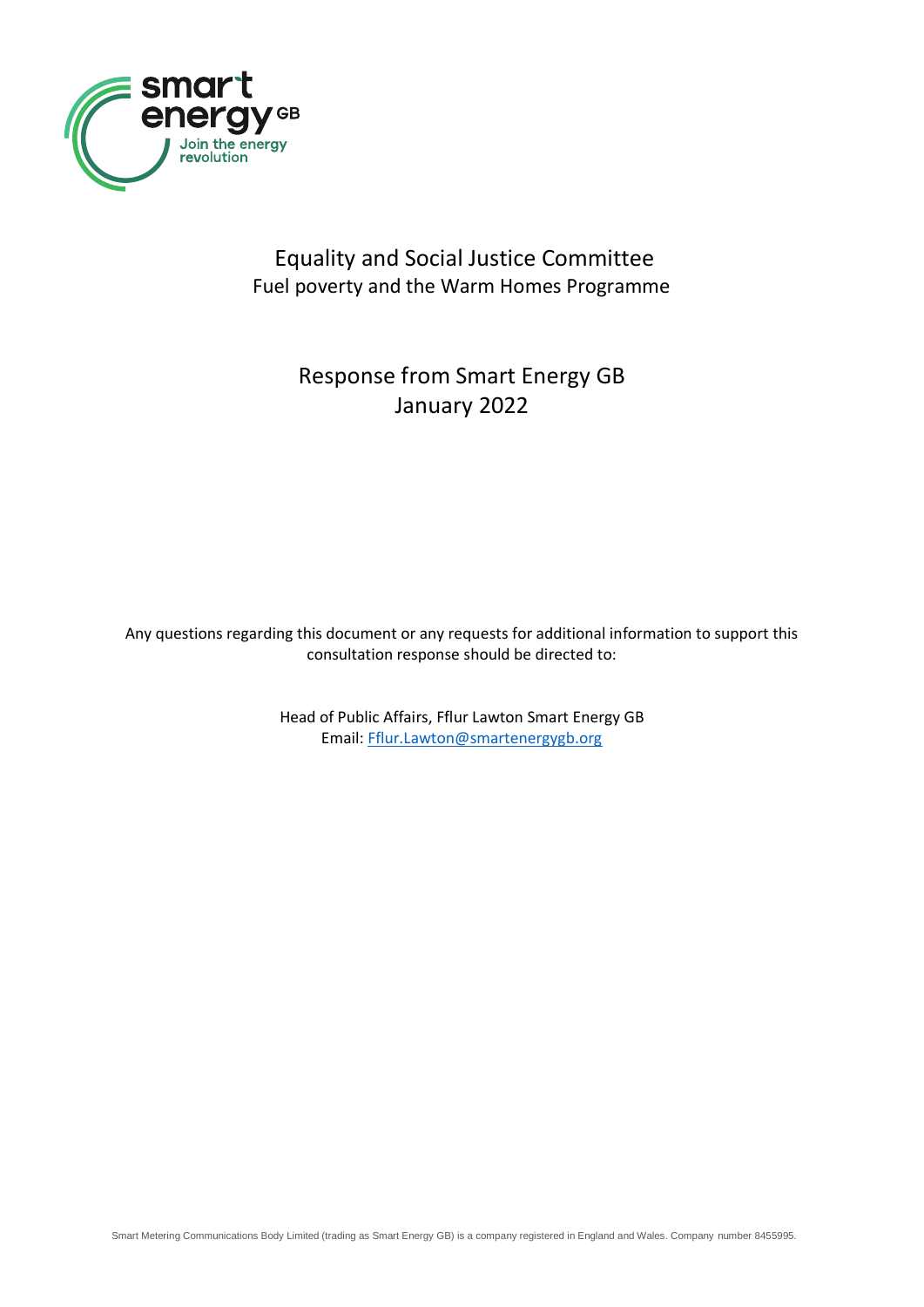

## 1. Introduction

Smart Energy GB is pleased to respond to the Equality and Social Justice Committee's enquiry on fuel poverty and the Warm Homes Programme. Smart Energy GB is the national non-profit campaign tasked with engaging consumers in the smart meter rollout. In March 2021, only 3% of the population said that they were unaware of what a smart meter is. $<sup>1</sup>$ </sup>

Smart meters are the next generation of gas and electricity meter. They aid consumers in managing their energy bills by displaying their consumption in pounds and pence on a portable in-home display and send automatic readings to the supplier. Smart prepayment meters offer consumers additional benefits by providing greater visibility of the credit balance, and the opportunity to top up online or over the phone.

In 2020 our organisation, alongside the smart meter rollout, was extended to 2025. Under this extension, we welcomed further obligations in our licencing conditions to enable us to support consumers who 'have low incomes or prepayment meters, or who due to their particular circumstances or characteristics, may encounter additional barriers in being able to realise the benefits of the Smart Metering System'.<sup>2</sup>

As a part of this work, we have been engaging with landlords, letting agents and tenants to ensure that those who want a smart meter, can install one. We will therefore be responding to the question pertaining to these audiences.

2. Smart Energy GB's response to specific questions in the consultation

<sup>1</sup> Populus for Smart Energy GB, (March 2021), [Smart Energy Outlook,](https://www.smartenergygb.org/media/3dkp32k1/smart-energy-outlook-2021.pdf) p.2

<sup>&</sup>lt;sup>2</sup> Business, Energy and Industrial Strategy Department, (2021), [Smart Energy GB Communication Licence](https://epr.ofgem.gov.uk/Content/Documents/Smart%20DCC%20Limited%20-%20Smart%20Meter%20Communication%20Consolidated%20Licence%20Conditions%20-%20Current%20Version.pdf)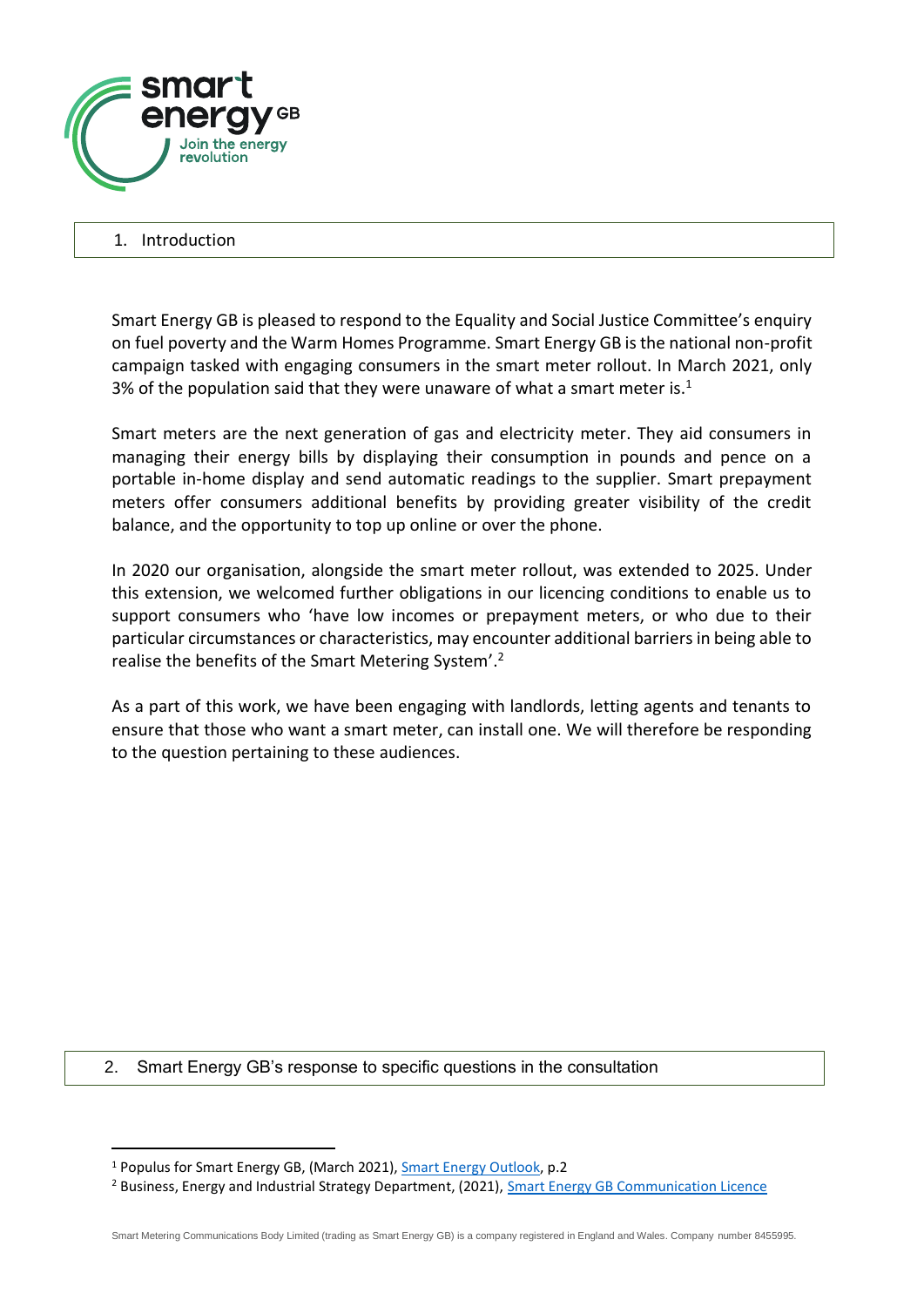

## **How can private sector landlords be encouraged to tackle fuel poverty amongst tenants?**

During our campaign, we have seen consistently low ownership of smart meters amongst renters compared to those who own their own homes and those in housing associations despite this audience having high level of 'seek and accept'. We define seek and accept as those who report that they are actively seeking a smart meter and would accept one if offered.

We launched a project in 2020 to understand why this was the case and a specific campaign in 2021 to

- understand the barriers in installing smart meters in the Private Rented Sector (PRS),
- increase the number of smart meters in the PRS though policy and
- increase awareness and engagement of how to arrange a smart meter installation and the benefits of smart meters amongst landlords, letting agents and tenants.

We began the project by commissioning qualitative and quantitative research amongst landlords and letting agents in Great Britain.<sup>3</sup> We were pleased that the research found that 72% of landlords would agree to getting a smart meter however, although it is the billpayers right to install a smart meter, confusion was split as to whose responsibility it is.<sup>4</sup>

Our research further identified that landlords, as they don't often become the billpayer during the tenancy and in void periods, have little opportunity to arrange the installation themselves.<sup>5</sup> Lastly, we identified a significant barrier present with tenancy agreements. Our research found that 49% of letting agents had added a clause requiring the consent of the landlord prior to installation. Not only does this go against the right as the consumer to choose how they pay for their energy but dissuades tenants from asking the landlord as they presume that they do not want an installation.

The launch of our campaign last year sought to raise awareness of the right of the billpayer to install a smart meter and address any areas of concern. During our engagement, we launched two PR campaigns and held a Smart Meter Awareness Week, hosting webinars and sharing tailored resources with landlords, letting agents and renters. In addition, we worked with letting agents and associated bodies to request that they remove clauses in tenancy agreements requiring the consent of the landlord prior to installation and updated their guidance on smart meters.

We have had a positive response to our engagement amongst landlords and letting agents. However, we have identified that both these audiences are struggling to understand how and why

Smart Metering Communications Body Limited (trading as Smart Energy GB) is a company registered in England and Wales. Company number 8455995.

<sup>&</sup>lt;sup>3</sup> The Behavioural Architects, (February 2021), Landlord and Letting Agent Research, available on request. Qualitative sample size: 9 letting agents and 9 landlords and quantitative sample size: 902 landlords and 81 letting agents

<sup>4</sup> 40% of landlords believe it is their responsibility to install a smart meter and 39% believe it is the tenants. 38% of letting agents believe it is the responsibility of the landlord to install a smart meter and 51% believe it is the tenants.

<sup>5</sup> 79% of landlord said that their void periods are 4 weeks or under and only 25% always or often become the billpayer